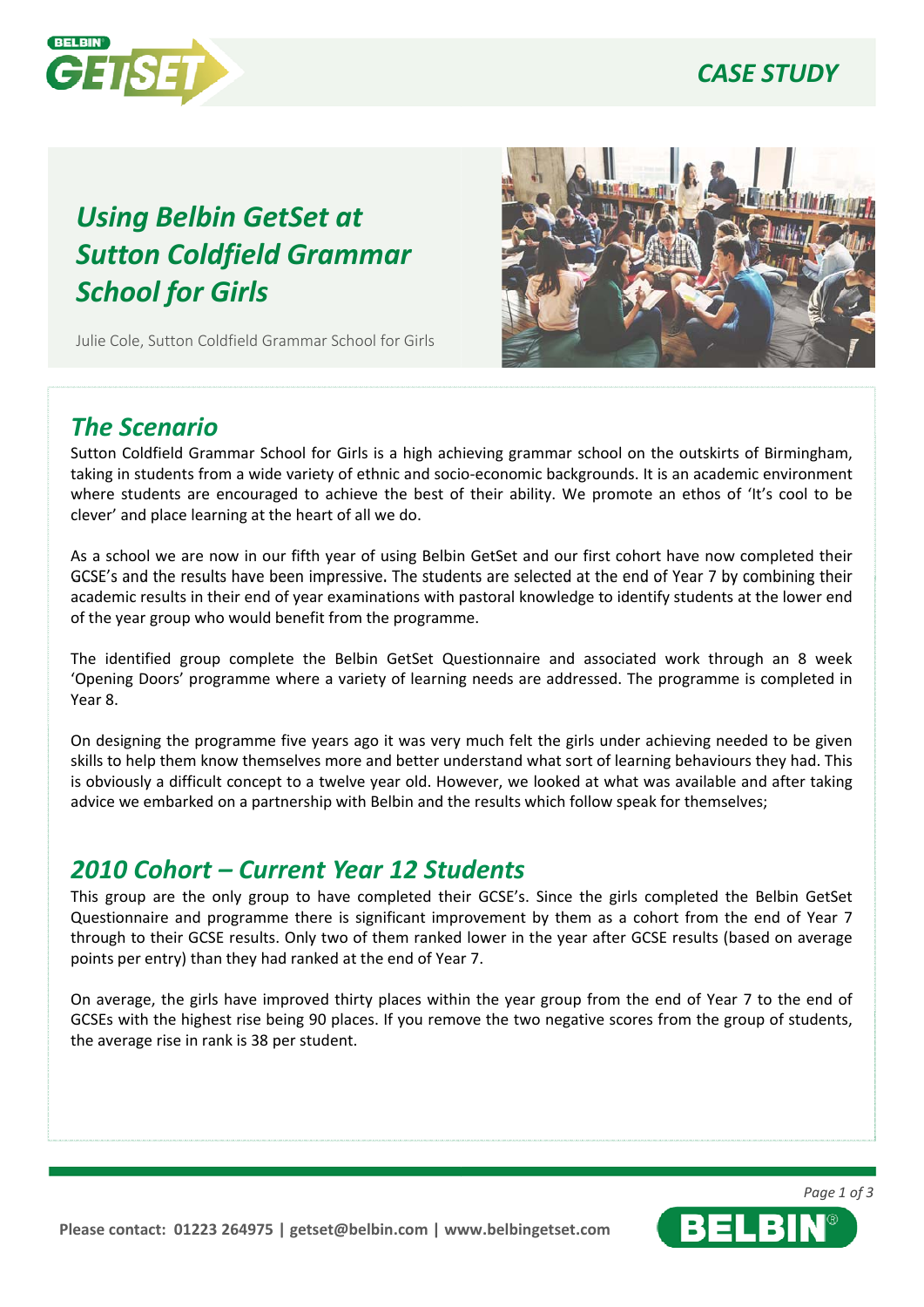

## *CASE STUDY*

# *Using Belbin GetSet at Sutton Coldfield Grammar School for Girls*

Julie Cole, Sutton Coldfield Grammar School for Girls



Some more of the key statistics are as follows:

- Only 1 student didn't make 5A\*/C inc. English and Maths and she was the only EAL (English as an Additional Language) and Pupil Premium (PP) student out of the 18 in the cohort. Perhaps indicating that EAL students need further targeted support for literacy issues.
- 14 out of 18 achieved an average of a B grade or higher.
- 3 Achieved an average of an A grade or higher.
- 8 are attending Sixth Form here.
- 8 girls ranked in the top 100 for the year top 66%.
- All but one girl achieved a B or higher in Maths.
- Average attainment was roughly half a grade on average behind the non-Belbin group but this gap had been closed from the figures at the end of Year 7.

#### *2011 Cohort – Current Year 11 Stu dents*

A much bigger difference exists between the two cohorts in comparison to the 2010 group. This may partially be the case due to the fact that we are only looking at forecasted GCSEs and therefore the students can still overachieve and that may have been the case with 201 0 cohort. This report will need to be updated when the GCSE results are available for this group. The main highlights in this group are;

- None of the students have managed to break into the top 100 students by rank of average points per entry.
- This cohort on average improved 8 places in rank order since end of Year 7 exam results.
- This cohort though does contain more Pupil Premium students, 5 compared to 1 in 2010 group. This is a clear indication that socio economic factors may be having an impact on PP students.
- One student has left the school.

#### *2011 Cohort – Current Year 11 Stu dents*

In this year group there were 19 girls who completed the Belbin GetSet Questionnaire and programme and for the majority of them it has seen some success.